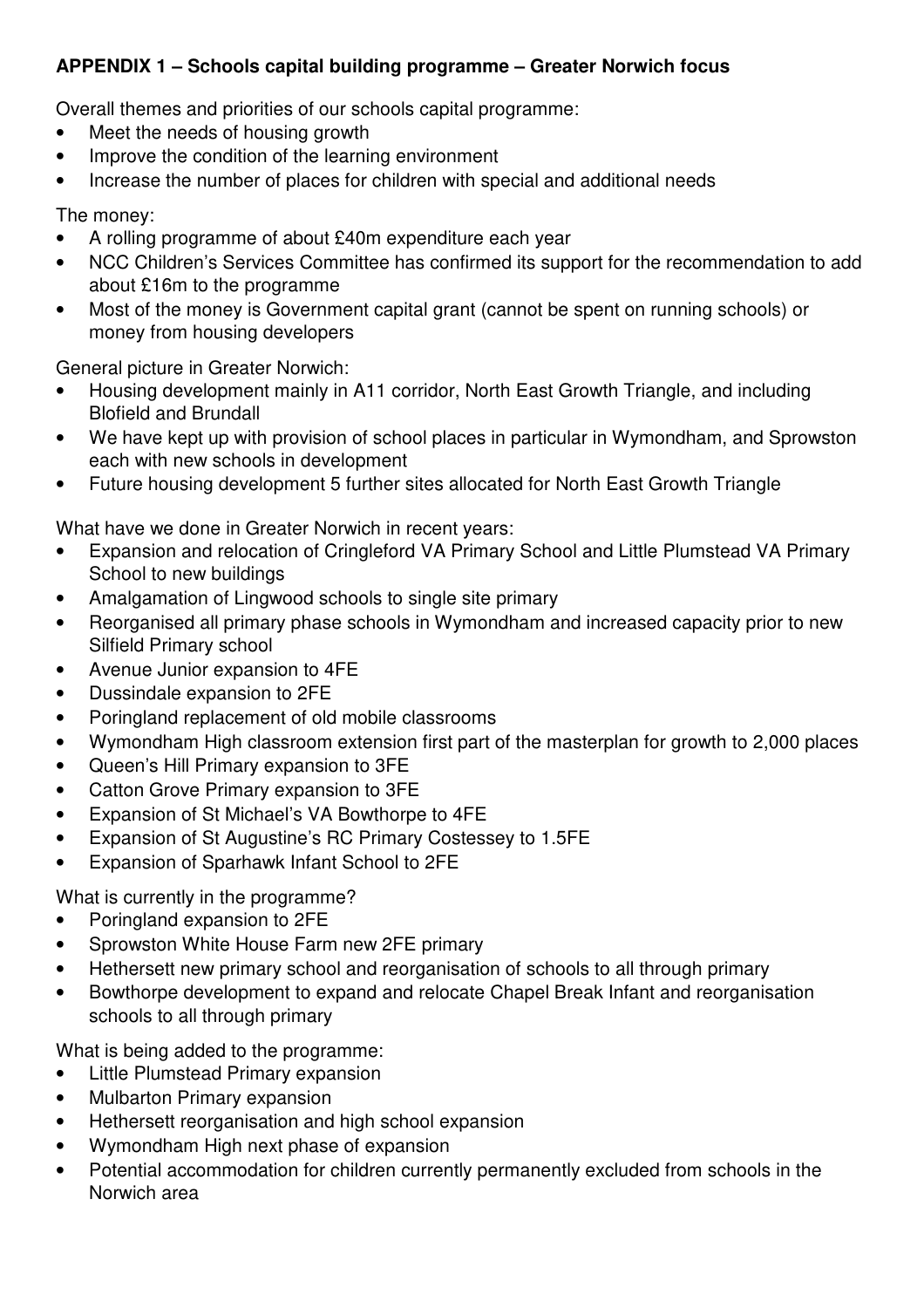## **8. FUTURE WORKING ARRANGEMENTS IN GREATER NORWICH**

The Board was provided with initial proposals for the revised working arrangements for the Greater Norwich Growth Board (GNGB) .

The Board had requested that a clear vision, objectives and coherent narrative for the growth of Greater Norwich be drafted.

The vision was that by 2036 >Norwich would be known as an international centre with a global reputation for excellence in the knowledge, life science and financial sectors. This would be achieved in partnership with business, who through sustainable growth would be motivated along with communities to stay and enjoy a better quality of life in Greater Norwich.

The proposed objectives were based on three strands; the Greater Norwich City Deal, recognising the unique natural assets of the area and working in partnership between local authorities and business to tackle skills gaps and shortages and to promote gender equality in employment.

A Member welcomed the inclusive growth model, as it was important not to marginalise people especially in Norwich, which had an hourglass economy.

The Chairman noted that partnership working would be a key aspect of the work of the GNGB.

It was emphasised that this was a work in progress and would be developed as the role of the GNGB increased.

The meeting was informed that the job description of the Greater Norwich Director of Growth had been drafted, and the recruitment process would be brought to the Board for agreement. EELGA had worked up a draft proposal, which would now be finalised. It was also suggested that increasing the size of the Delivery Team should also be considered as part of this work.

Members were also advised that a range of options were also being looked at for the Special Purpose Delivery Vehicle, as well as the content of the Delivery Programme for the Team.

## **9. DATE OF NEXT MEETING**

10.00 am, Thursday 13 July 2017, at Broadland District Council

*The meeting closed at 11.11 am.*